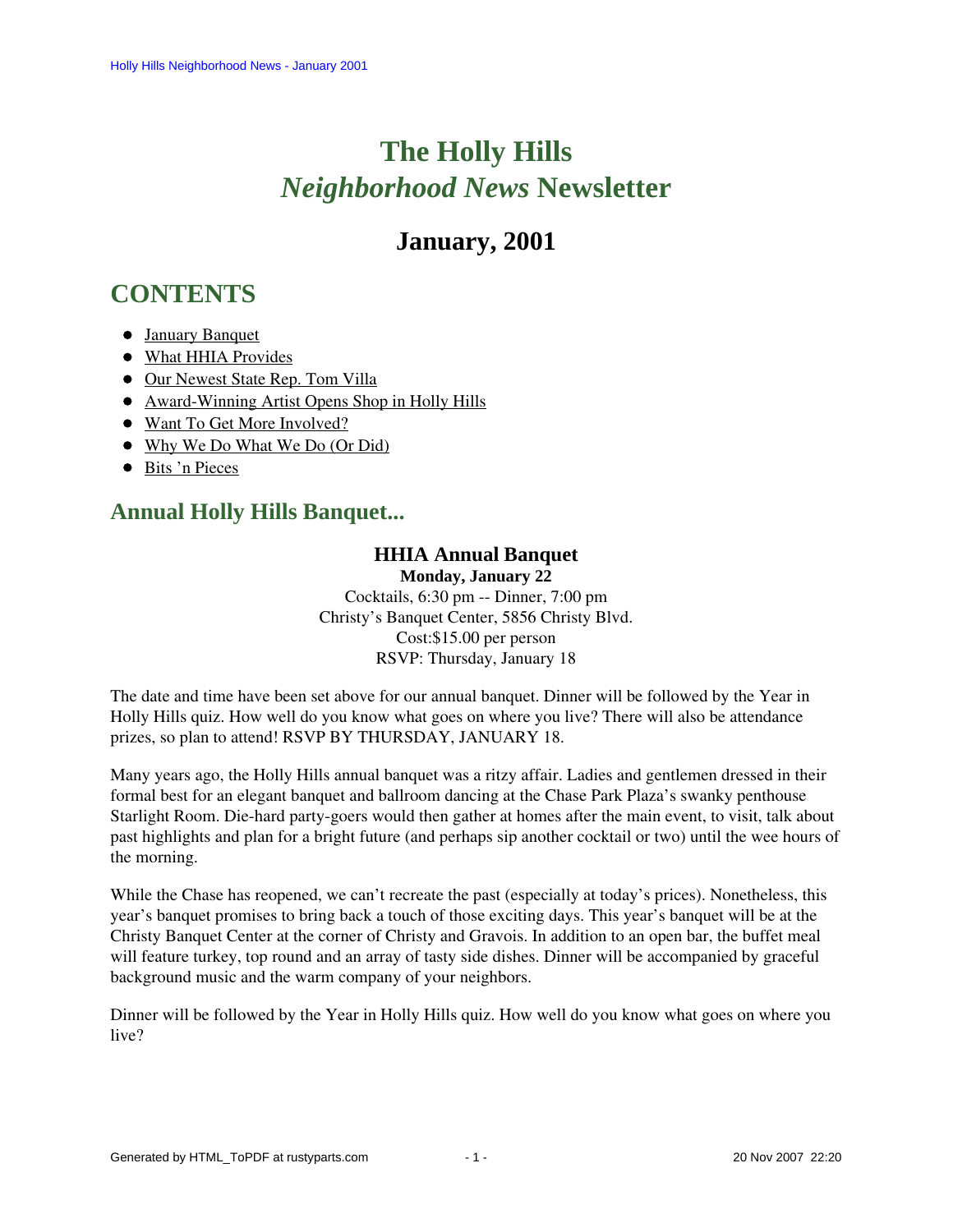Finally, as always, you might be one of the lucky attendees to win one of the many door prizes we have.

If you've never attended one of our banquets in the past, this will be the perfect time to find out what you've been missing. (The snow will have to be melted by that time.) If you're a long-time attendee, we think you'll enjoy what we have in store. The price for the entire event is a very reasonable \$15 per person. (Where else could you enjoy a fine meal and good company at this rate?) RSVP by Thursday, January 18, 2001. Click here to go to form.

<span id="page-1-0"></span>[\[Return to Contents\]](#page-0-1)

### **What HHIA Provides**

What HHIA provides Holly Hills:

- Bimonthly neighborhood meetings and guest speakers
- Reports from neighborhood government representatives
- A chance to get to know your neighbors
- Reports from First District police officer
- A chance to ask questions about Holly Hills
- Bimonthly Neighborhood News newsletters
- Annual neighborhood dinner
- Social and fundraising events
- This neighborhood website (http://stlouis.missouri.org.hollyhills)
- Neighborhood beautification and maintainence programs
- Public relations activities to promote our neighborhood
- A source for information about your neighborhood

#### <span id="page-1-1"></span>[\[Return to Contents\]](#page-0-1)

### **Our Newest State Rep. Tom Villa**

HHIA welcomes Tom Villa as our newest State Representative and looks forward to working with him on improvement projects to benefit us all.

Thomas A. Villa, who resides on the 3800 Holly Hills block of Holly Hills was sworn in as State Representative of the 108th legislative district on January 3, 2001, in Jefferson City, Missouri.

Representative Villa is a life-long resident of our Holly Hills neighborhood and previously served in the state legislature from 1974 to 1984. Some of the major issues that will be confronted this session are the \$17 billion operating budget, increased costs of the Medicaid program, the \$6.7 billion tobacco settlement and stronger drunk driving laws. Mr. Villa can be reached locally at 314-354-2084 or in Jefferson city at 573-751-0438. His mailing address at the Capitol is:

Thomas A. Villa Missouri State Capitol Building Room 114-B 201 W. Capital Avenue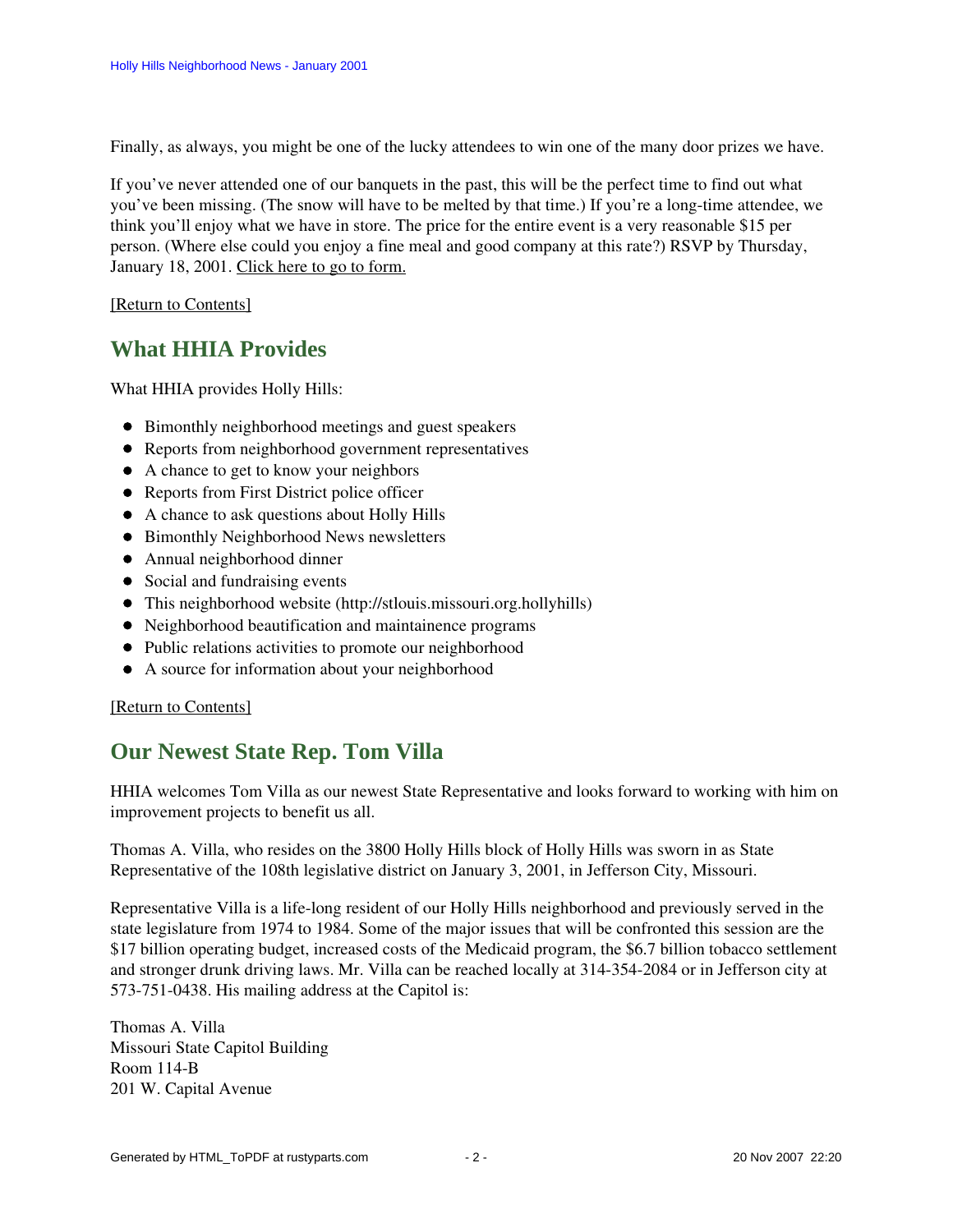#### Jefferson City, MO 65101

#### <span id="page-2-0"></span>[\[Return to Contents\]](#page-0-1)

### **Award-Winning Artist Opens Shop in Holly Hills**

If you haven't visited the Cut Once Woodwork Studio at 5614 South Grand since its opening in 2000, you might want to make such a visit your New Year's resolution. You can begin by admiring proprietor Kerry Hogan's extensive portfolio. His projects range from tidy little custom crafted jewelry boxes to large statements in furniture. Last year, Hogan built a solid wood cabinet that took Best of Show at the fall Shaw Art Fair. Hogan also is available to help with repairs on existing furniture. Or, if you're the do-it-yourself kind, he offers ongoing woodworking classes with both daytime and evening schedules available.

You'll especially enjoy visiting Cut Once if you appreciate unusual woods incorporated into pieces that double-duty as functional furniture and distinctive artistic statements for your home. HHIA is pleased to welcome Cut Once to the neighborhood. We are delighted to witness a growing number of creative businesses choosing to call our region home, including Geoffrey Seitz Violinmaker at 4171 Loughborough, Preston Art Glass Studio at 4527 Virginia and Companion Baking's old-world bread company at 4555 Gustine. Let's all help keep these and similar businesses thriving!

[\[Return to Contents\]](#page-0-1)

### <span id="page-2-1"></span>**Want to Get More Involved?**

Our bi-monthly meetings are only one fact of what the Holly Hills Improvement Association does. There are committees and events where you can volunteer and get more involved in your neighborhood. If you would like to get more involved in your neighborhood, call Mark Smith at 314-935-6489.

#### [\[Return to Contents\]](#page-0-1)

### <span id="page-2-2"></span>**Why We Do What We Do (Or Did)**

We hope we didn't cause too much confusion. Our membership runs from January to January, so if you renewed your membership after receiving the September mailing you got three months free! However, if your mailing label has a dot on it this month, you need to renew. You can fill out the form on the back and bring it to the banquet or next meeting, or you can mail it to the address listed on the front page.

We just couldn't pass up the opportunity to reach as many potential members as possible with our recent blitz. The purpose was two-foldto reach everyone we could while advertising our house tour. It seems to have worked! Following is a list of new members whom we heartily welcome!

- Jane Alles
- Kathy Armstrong
- **•** Meredith Britt
- Paul & Arlene Cooper
- Joan Cooper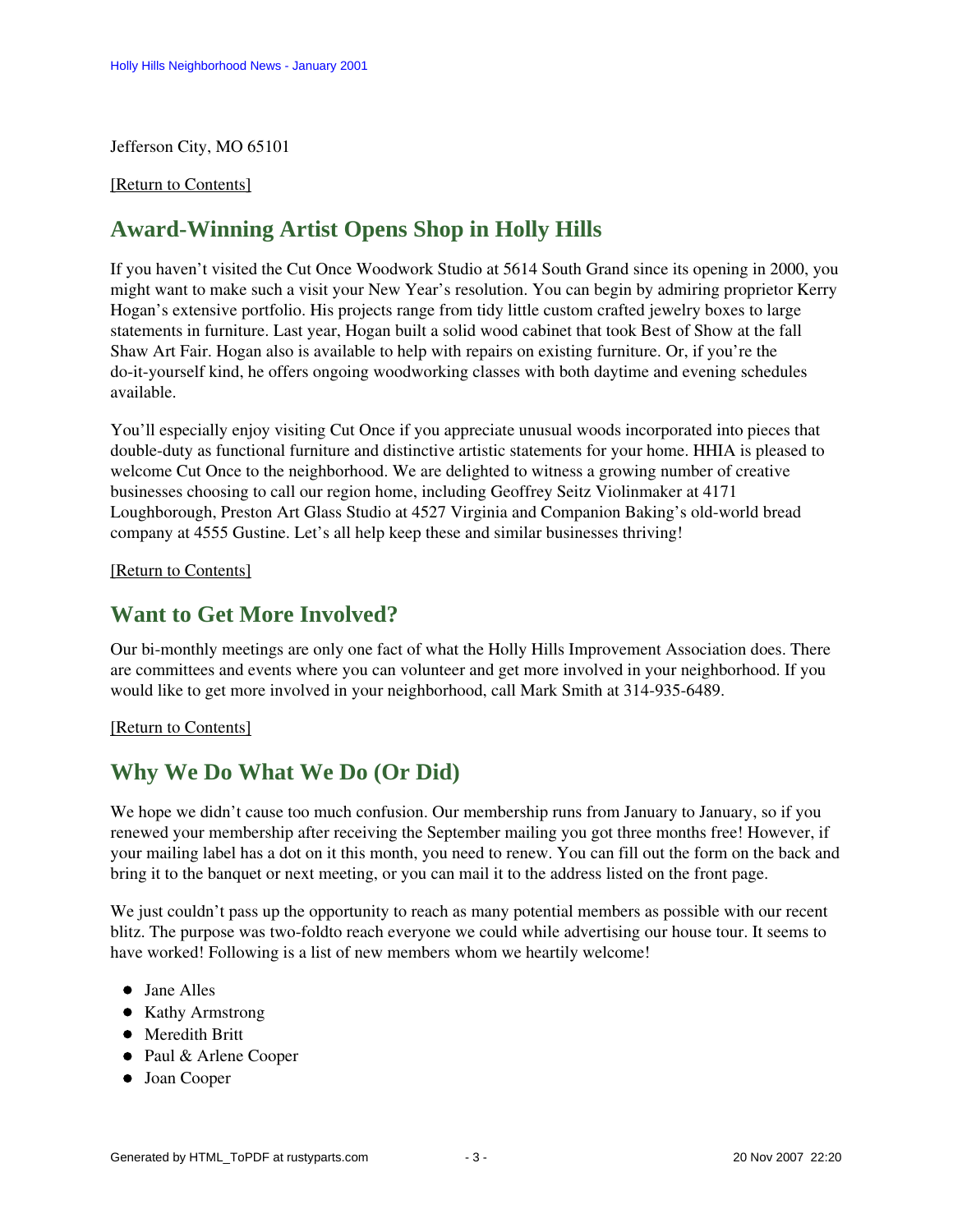- Stephen Frank
- **•** Heidi Fust
- Clare & Jim Highfill
- Tim & Donna Hobart
- Corey & Jennifer Hollander
- Gina Jerome
- Vincent Knopp
- Daniel & Jeanne Kriss
- Jim & Mary Ann O'Connell
- John Loyd
- Robert & Deborah McClain
- Bruno Mruckovski
- Viviane Picard
- Jim Ross
- Rory & Susan Shelton
- Scott & Laurie Rahn
- Dan & Ann Sutter
- Wilma Wells
- Tom & Carol Warwick

[\[Return to Contents\]](#page-0-1)

### <span id="page-3-2"></span><span id="page-3-0"></span>**Bits 'n Pieces**

- [Holiday Lighting Contest Winners](#page-3-1)
- [What's On Your Mind?](#page-4-0)

#### <span id="page-3-1"></span>**A Winning Neighborhood**

The judges have decided and even added a category in our annual holiday lighting contest. Following are the winners of this year's contest.

**GRAND PRIZE: 4226-28-32 BATES (three houses combined forces and made one spectacular display!)**

**Best Single-Family Larger Home** 1st: 3949 Federer Runner-up: 3823 Holly Hills

#### **Best Single-Family Smaller Home**

1st: 4226-28-32 Bates Runnerup: 4108 Holly Hills

#### **Best Multi-Family**

1st Prize: 3966 Dover Runner-up: 5723 Dewey